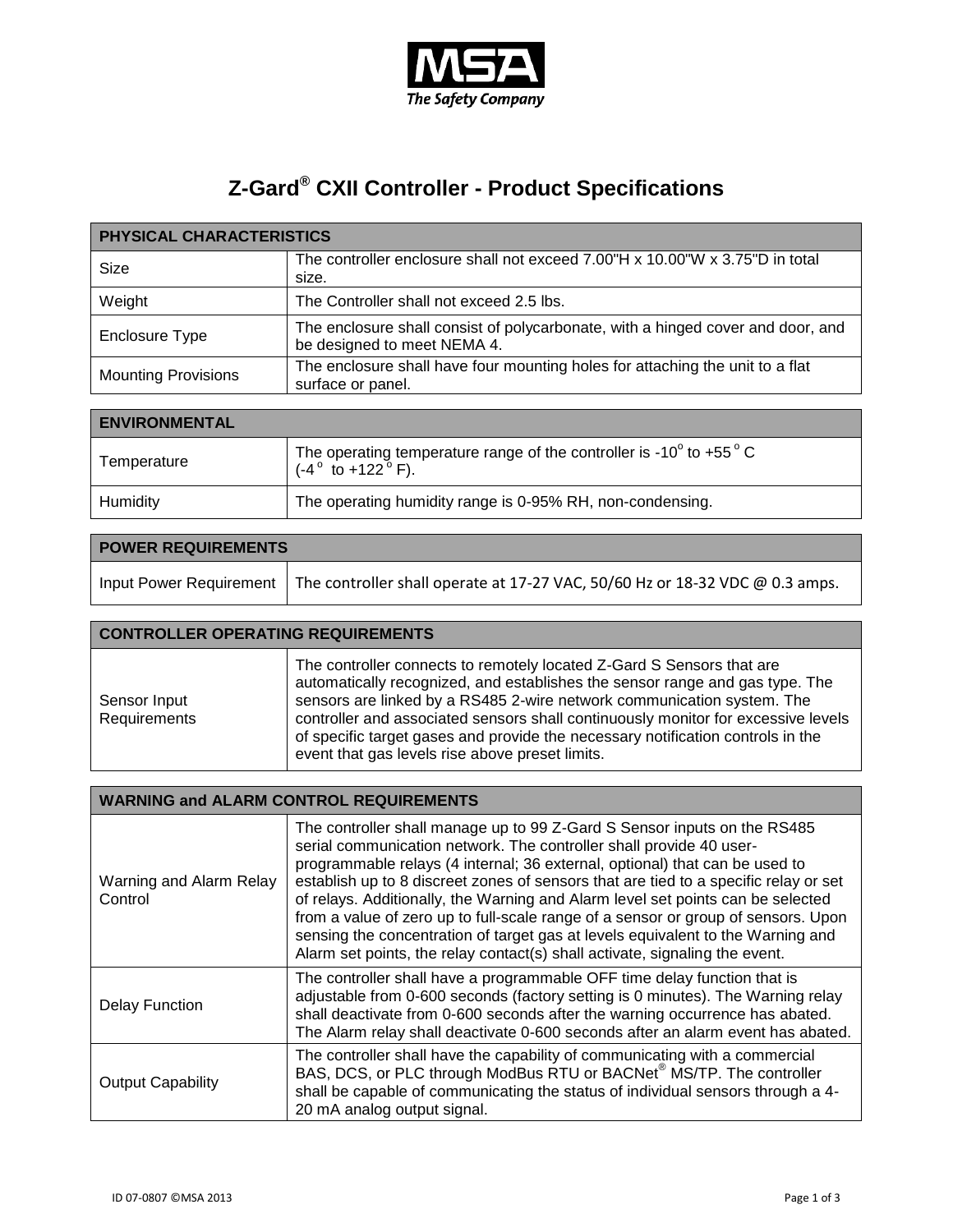| <b>USER INTERFACES</b>                         |                                                                                                                                                                                                                                                                                                                                                                                                                                                                                                      |
|------------------------------------------------|------------------------------------------------------------------------------------------------------------------------------------------------------------------------------------------------------------------------------------------------------------------------------------------------------------------------------------------------------------------------------------------------------------------------------------------------------------------------------------------------------|
| Display Readout<br>Requirements                | The controller shall have a local readout display indicating the active sensor<br>point number, the corresponding gas concentration level and gas type, Warning<br>and Alarm indication, zone number, number of sensors, and the diagnostic<br>status of the system. The display will scan through all active channels. The<br>readout display will be visible from a minimum of 5 feet, will be always present,<br>and will not require being turned on or off.                                     |
| Display Type                                   | The controller shall have a 4 line x 40 character LCD readout for the purpose of<br>displaying the diagnostic status of the system and associated sensors.                                                                                                                                                                                                                                                                                                                                           |
| User Keypad                                    | The controller shall include a user interface keypad of 16 items to access the<br>menu-driven operating parameters located inside the front door of the enclosure.<br>All setup parameters shall be accessed using the keypad.                                                                                                                                                                                                                                                                       |
| <b>Sensor Status LEDs</b><br><b>Indicators</b> | The controller shall include 4 common LEDs to indicate Sensor Okay, Warning,<br>Alarm and Sensor Fail status.                                                                                                                                                                                                                                                                                                                                                                                        |
| Alarm Acknowledge<br>Switch                    | The controller shall include a locally mounted audible alarm rated @ 90 dB with<br>push-button reset switch. The push-button reset switch shall silence and reset<br>the audible alarm when alarm points are exceeded. The common LED visual<br>alarms will remain on as long as any Warning or Alarm levels are exceeded. The<br>push-button will reset latched alarms if normal gas conditions exist. A horn relay<br>shall be included to facilitate control of a remote alarm reset push-button. |

| <b>RELAY SETPOINT and CONTACT RATINGS</b>          |                                                                                                                                                                                                                                                                                                                                                                                                                                                                                                        |
|----------------------------------------------------|--------------------------------------------------------------------------------------------------------------------------------------------------------------------------------------------------------------------------------------------------------------------------------------------------------------------------------------------------------------------------------------------------------------------------------------------------------------------------------------------------------|
| Warning and Alarm Relay<br><b>Set Point Levels</b> | Warning and Alarm Set Point Levels - The controller shall provide up to 40 user<br>programmable Warning and Alarm Relays (4 internal, 36 external). The<br>activation set point levels shall be independently adjustable for any value in the<br>readout range. The set points and relay assignments shall provide drive signals<br>to user interface relays. All Warning and Alarm relays shall have the ability to be<br>programmed as Latching or Non-Latching, normally energized or de-energized. |
| <b>Relay and Contact Rating</b>                    | All Warning, Alarm and Sensor Fail relays shall be shall be double pole, double<br>throw. Contacts shall be rated for 10 amps 1/8 HP at 125VAC, 5 amps at<br>30VDC.                                                                                                                                                                                                                                                                                                                                    |
| <b>Contact Selections</b>                          | The contacts shall be capable of being selected normally open or normally<br>closed.                                                                                                                                                                                                                                                                                                                                                                                                                   |

| <b>APPROVALS</b> |                                              |
|------------------|----------------------------------------------|
| Approvals        | ETL Listed; CSA C22.2 No 61010-1; UL 61010-1 |
|                  |                                              |

| <b>WARRANTY</b>  |                                                                              |
|------------------|------------------------------------------------------------------------------|
| Full Replacement | Instrument shall have a one-year parts and labor standard warranty with one- |
| Warranty         | year extended warranty available.                                            |
|                  |                                                                              |

| <b>MAINTENANCE REQUIREMENTS</b> |                                                                                     |
|---------------------------------|-------------------------------------------------------------------------------------|
| Maximum System                  | The controller shall not require periodic maintenance other than verifying that the |
| Maintenance                     | sensor inputs are responding to the target gases.                                   |

| <b>MANUFACTURER</b>      |                                                                                                             |
|--------------------------|-------------------------------------------------------------------------------------------------------------|
| <b>Instrument Supply</b> | The manufacturer must be capable of supplying all equipment used to check or<br>calibrate the sensor units. |
| <b>Product Service</b>   | The manufacturer must be capable of providing on-site service with factory-<br>trained personnel.           |
| On-site Training         | The manufacturer must be capable of providing on-site training for<br>owner/operator.                       |